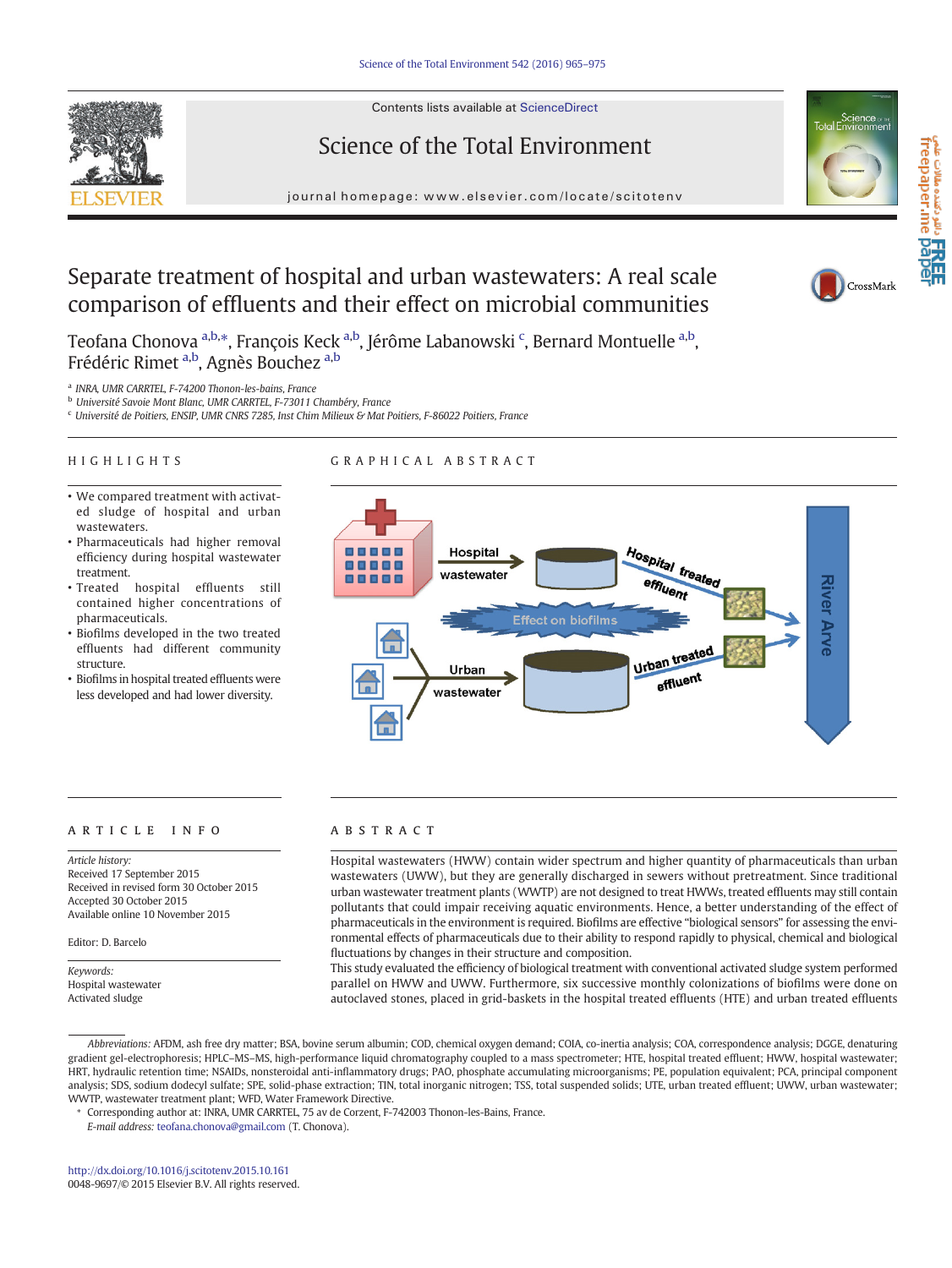WWTP effluents Pharmaceuticals Antibiotics Biofilms

(UTE). The biomass of these biofilms as well as the structure and diversity of their bacterial communities were investigated.

Results showed better treatment efficiency for phosphate and nitrite/nitrate during the treatment of UWW. Pharmaceuticals from all investigated therapeutic classes (beta-blockers, nonsteroidal anti-inflammatory drugs, antibiotics, analgesics and anticonvulsants) were efficiently removed, except for carbamazepine. The removal efficiency of the antibiotics, NSAIDs and beta-blockers was higher during the treatment of HWW. HTE and UTE shaped the bacterial communities in different ways. Higher concentrations of pharmaceuticals in the HTE caused adapted development of the microbial community, leading to less developed biomass and lower bacterial diversity. Seasonal changes in solar irradiance and temperature, caused changes in the community composition of biofilms in both effluents.

According to the removal efficiency of pharmaceuticals, the separate treatment was beneficial. However, their high concentrations in the HTE and the following adaptations of biofilm communities identify the importance of adapting wastewater treatment to specific hospital pollutants.

© 2015 Elsevier B.V. All rights reserved.

#### 1. Introduction

In recent years, hospital wastewaters (HWW) have become a relevant topic as a contaminating source for freshwater habitats ([Perrodin](#page-9-0) [et al., 2013](#page-9-0)). Compared to urban wastewaters (UWW), HWW contain wider spectrum and higher concentrations of pharmaceuticals, mainly antibiotics and analgesics ([Santos et al., 2013; Verlicchi et al., 2012](#page-9-0)). In a review, [Verlicchi et al. \(2010\)](#page-10-0) highlighted that concentrations of micropollutants in HWWs are between 4 and 150 times higher than in UWW.

Pharmaceuticals are largely used, but the active substances they contain are metabolized only to a small degree (sometimes only 10%) [\(Bound and Voulvoulis, 2004](#page-9-0)). After use they are excreted and released into wastewaters. HWWs are usually discharged into the global sewage systems and then co-treated with domestic wastewaters in the nearest wastewater treatment plant (WWTP) without specific pretreatment [\(Boillot et al., 2008; Verlicchi et al., 2012\)](#page-9-0) and are then released into the environment. Conventional WWTPs are not specifically designed to eliminate hospital contaminants ([Joss et al., 2005\)](#page-9-0) and their effluents may still contain specific active molecules (pharmaceutical compounds as well as their metabolites and conjugates), which are released into aquatic ecosystems and could cause environmental risks. [Escher et al.](#page-9-0) [\(2011\)](#page-9-0) stated that dedicated treatment of hospital wastewater would reduce the load of pharmaceuticals in the environment. Developing new technologies at WWTPs (e.g. [Altmann et al., 2014\)](#page-9-0) or treating hospital wastewater at their source (e.g. [Kovalova et al., 2013](#page-9-0)) are the two main tracks currently envisioned ([Verlicchi et al., 2010\)](#page-10-0). To that aim, separate treatment is recommended to avoid dilution of HWW by mixing it with urban sewage ([Verlicchi et al., 2010](#page-10-0)). In European countries, different full scale WWTPs have already been constructed for the dedicated treatment of hospital effluent [\(Verlicchi et al., 2015\)](#page-10-0). In France, an original approach has been adopted to manage and treat separately the effluent of a new regional hospital (Centre Hospitalier Alpes Léman, Haute Savoie) in order to evaluate the relevance of a separate treatment. With the help of dedicated sewage network, the HWW is conveyed to the near municipal WWTP, where it is treated in a specific line using biological treatment with activated sludge and subjected to continuous monitoring ([Perrodin et al., 2013; Sipibel Report, 2014](#page-9-0)).

Since aquatic microbial communities are the basis of many environmental processes and their structure often reveals environmental pressures, examining the dynamics of these communities exposed to treated effluents with various loads of pharmaceuticals may help to follow the environmental adaptations to these pollutants. In aquatic ecosystems, biofilms that develop on almost every surface respond to physical, chemical and biological fluctuations by changes in their structure, diversity and biomass [\(Biggs, 1990\)](#page-9-0). This feature makes them good "biosensors" of various environmental pressures. Biofilms are known to reveal both changes in natural environmental factors (such as nutrient concentration, solar irradiance, temperature, chemical oxygen demand (COD), and total suspended solids (TSS)) [\(Biggs, 1990, 1996](#page-9-0)) and anthropogenic pollutants ( such as pharmaceuticals, heavy metals, and pesticides) (e.g., [Corcoll et al., 2015; Villeneuve et al., 2010](#page-9-0)). Exposure to pharmaceuticals, mainly antibiotics, were shown to lead to negative effects revealed by decrease in biomass and diversity, and changes in community structure as shown by [Corcoll et al. \(2014\)](#page-9-0) and [Proia et al. \(2013a\).](#page-9-0) Biofilm microbial communities may though be extremely helpful to compare the response of the environment to treated effluents with different origin and different load of pharmaceuticals.

This work aimed to assess the performance of activated sludge treatment plant on a pure HWW and to compare separately treated effluents from HWW and UWW using the same treatment procedure. UWW, HWW and their treated effluents where characterized. The potential environmental effects of these effluents were compared through the study of periphytic biofilm communities that were in situ exposed to hospital treated effluent (HTE) and urban treated effluent (UTE). We hypothesize that (i) biofilm microbial communities would be shaped differently by the two treated effluents, depending on their origin and the treatment efficiency, (ii) the relative high concentrations of pharmaceuticals that would characterize the HTE would cause less developed biomass and lower diversity in the microbial community of biofilms developed in HTE compared to biofilms developed in UTE and (iii) these biofilm adaptations may be modulated by seasonal changes in environmental factors.

#### 2. Materials and methods

#### 2.1. Study site

The study site SIPIBEL (Site Pilote de Bellecombe, [http://www.graie.](http://www.graie.org/Sipibel/) [org/Sipibel/\)](http://www.graie.org/Sipibel/), located at Scientrier, Haute-Savoie, France, includes the pilot WWTP Bellecombe that has been implemented with separate treatments of HWW and UWW, since a new hospital (Centre Hospitalier Alpes Léman, CHAL) was opened in February 2012. The hospital CHAL has 450 beds, 8 operating rooms and diverse services, including emergency, oncology, nuclear medicine diagnosis, internal medical labs, and kitchen ([Sipibel Report, 2014\)](#page-10-0). Its effluents flow without special pretreatment, into a collecting system, which routes them directly to the WWTP. The urban network of the WWTP includes around 20,850 inhabitants using the system actively. The system is separated; therefore there should be no contribution of rain events to UWW.

The unique WWTP Bellecombe applies biological treatment with conventional activated sludge system on both HWW and UWW in separate basins ([Fig. 1\)](#page-2-0). The parallel treatment using the same process enables the comparison of the two treatments (according to the treatment efficiency and the environmental response to the treated effluents) in the same socio-economical and geographical environment. The WWTP has a capacity for 32,000 population equivalent (PE) and operates with 3 separate basins of 2720  $m<sup>3</sup>$  or 10,600 PE (UWW), 4000  $\text{m}^3$  or 16,000 PE (UWW – not studied here), and 1280  $\text{m}^3$  or 5400 PE (HWW) capacity [\(Sipibel Report, 2014\)](#page-10-0). Due to the smaller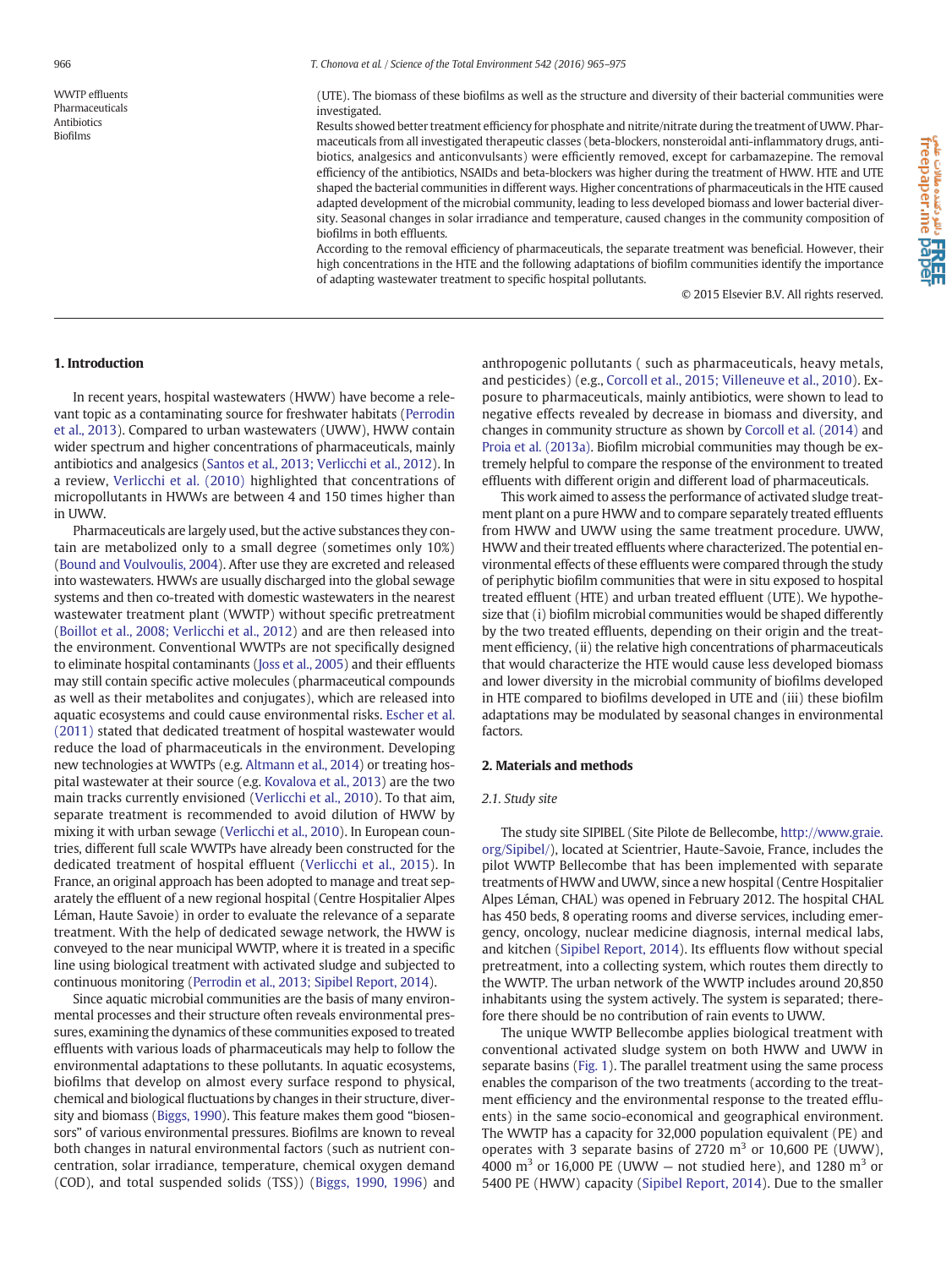<span id="page-2-0"></span>volumes of the hospital discharge, the smallest basin was dedicated to the separate treatment of HWW. The treatment begins with rough filtration to remove large objects followed by grit and grease separation (Fig. 1). Then the wastewaters reach an activated sludge basin which performs aerobic and anoxic/anaerobic treatment. The supply of oxygen is achieved by an aeration system close to the wastewaters input. Its size is proportional to the capacity of the basin (in  $m^3$ ), hence it releases the same amount of oxygen per  $\mathrm{m}^3$ -basin-capacity and per minute in every basin. Its processing time can be adjusted (depending on the flow) to control the release of oxygen and subsequently the presence and duration of anoxic/anaerobic conditions in the basins. After this, the wastewater is pumped into a final clarifier (located in the middle of the tank with activated sludge), where the sludge blanket separates from the clear water and settles down. Finally, the treated effluents are drained off by overflow and directly discharged into the recipient River Arve.

#### 2.2. Sampling procedure

The survey was performed between February and July 2014. Each of the six months (February, March, April, May, June and July) represents one sampling period (corresponding to one colonization period). The study was done on two of the three basins: one basin of 2720  $m<sup>3</sup>$ dedicated to treatment of UWW (urban basin) and one basin of 1280  $m<sup>3</sup>$  dedicated to treatment of HWW (hospital basin). Discharge, hydraulic retention time (HRT) and aeration time of the basins were regularly controlled by the SIPIBEL observatory. Means of all daily measurements were used to calculate means for each of the six sampling periods (Table 1). The total daily discharge of all three basins was 5700 m<sup>3</sup>·day<sup>-1</sup>. The discharge of the studied urban basin  $(2200 \text{ m}^3 \cdot \text{day}^{-1})$  was more than 15 times higher than the discharge of the hospital one (140 m<sup>3</sup>·day<sup>-1</sup>), which caused around 7 times shorter HRT in the urban basin (1.3 days) than in the hospital one (9.3 days). Subsequently, the oxidation in the hospital basin had to be adapted to the low flow by applying shorter aeration time of 4.4 h/day instead of 18 h/day. Despite this adaptation, the release of oxygen per  $m<sup>3</sup>$  of discharge in the hospital basin is almost twice higher than in the urban basin.

Multiple daily measurements of the meteorological conditions were performed by the observatory of SIPIBEL (for rain) and by the meteorological station of INRA (for solar irradiance and temperature), located 30 km from the WWTP. Means were calculated for each sampling period to characterize the seasonal changes [\(Table 1\)](#page-3-0).

Global physico-chemical parameters and concentrations for a set of pharmaceuticals in the two wastewaters (HWW and UWW — after filtration and removal of grit and grease separation) and in their treated effluents (HTE and UTE) were quantified by the observatory of SIPIBEL. According to SPIBEL observatory resources, one sampling campaign per month was performed and analyzed. Samplings were performed simultaneously in all four locations (Fig. 1), on days without significant rainfall to avoid dilution effects. Six 24-h campaigns were done between the 18th and 24th from February to July 2014. To insure representative sampling, identical sampling strategies were used for all locations. 24-h composite water samples were collected (a total of 200 subsamples for each location, 100 ml each). The sub-sampling interval was flow– proportional (with basin-specific flow volume) in order to assess the daily variation of the influent concentration. The collected samples were stored under cooled conditions and used for further analysis of physico-chemical parameters and pharmaceutical compounds.

COD, TSS and nutrients (ammonium, nitrite/nitrate and phosphate) were measured following analytical methods, described by the French standard operating procedures ([AFNOR, 1997\)](#page-9-0) ([Table 2\)](#page-3-0). The same pharmaceutical compounds were measured in all sampling locations and periods. The set of 10 measured pharmaceuticals was characteristic of several therapeutic classes: beta-blockers (atenolol, propranolol), nonsteroidal anti-inflammatory drugs (NSAIDs) (diclofenac, ibuprofen, and ketoprofen), antibiotics (ciprofloxacin, sulfamethoxazole, and vancomycin), analgesics (paracetamol) and anticonvulsants (carbamazepine). Measurements were performed by pressurized liquid extraction, purification by solid-phase extraction (SPE) using HLB columns and analyzed by high-performance liquid chromatography coupled to a mass spectrometer (HPLC–MS–MS) as described in [Sipibel Report \(2014\).](#page-10-0) Mean removal efficiency for the global physicochemical parameters and pharmaceuticals (average removal of each therapeutic class) were calculated in order to compare the treatment efficiency in the two basins ([Table 2](#page-3-0)).

To comprehend the effect of released nutrients and pharmaceuticals (measured in the treated effluents) and of seasonal changes on microbial communities, six monthly colonizations of biofilms were done between February and July 2014 (corresponding to the six sampling



Fig. 1. Schematic of the WWTP Bellecombe (HWW = hospital wastewater; UWW = urban wastewater; HTE = hospital treated effluent; UTE = urban treated effluent; HRT = hydraulic retention time).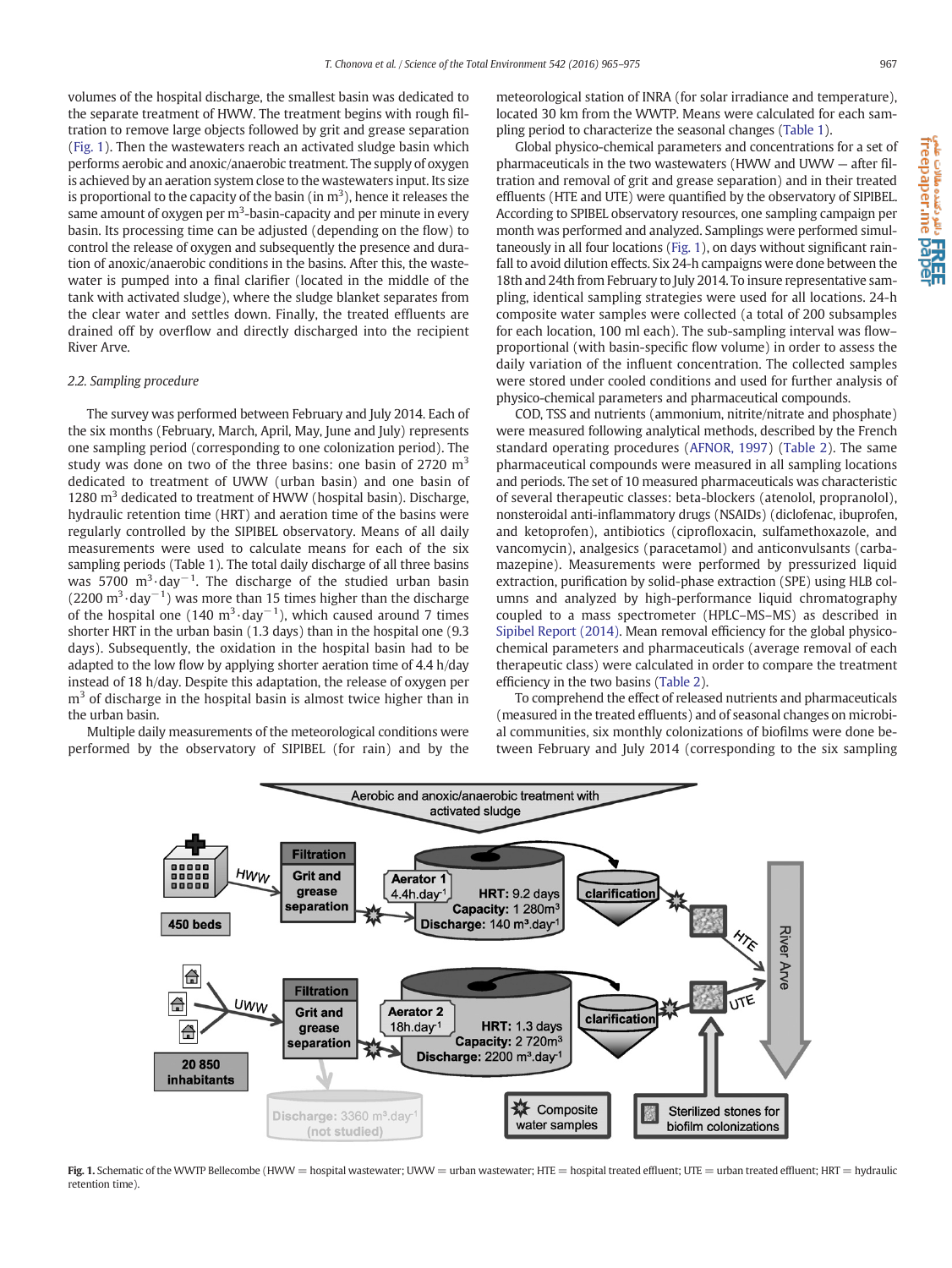# <span id="page-3-0"></span>Table 1

Mean values from multiple daily measurements of air temperature, solar irradiance, rain, WWTP-discharge and hydraulic retention time (HRT) for each sampling period (February to July 2014) (Data sources: INRA meteorological station\* and SIPIBEL observatory).

|          | Air temp <sup>*</sup><br>(0)<br>L. | Solar irradiance*<br>$(M\cdot m^{-2})$ | Rain<br>$(mm \cdot \text{day}^{-1})$ | HRT hospital<br>(days) | HRT urban<br>(days) | Discharge hospital basin<br>$(m^3 \cdot \text{day}^{-1})$ | Discharge urban basin<br>$(m^3 \cdot \text{day}^{-1})$ |
|----------|------------------------------------|----------------------------------------|--------------------------------------|------------------------|---------------------|-----------------------------------------------------------|--------------------------------------------------------|
| February | 4.3                                | 5.2                                    | 7.82                                 | 8.4                    | 0.8                 | 152                                                       | 3329                                                   |
| March    | 6.8                                | 11.4                                   | 3.68                                 | 8.5                    |                     | 151                                                       | 2568                                                   |
| April    | 10.7                               | 16.9                                   | 1.1                                  | 10.1                   | 1.6                 | 127                                                       | 1755                                                   |
| May      | 12                                 | 17.4                                   | 4.03                                 | 9.9                    | 1.5                 | 129                                                       | 1871                                                   |
| June     | 17.2                               | 23.9                                   | 4.1                                  | 9.4                    | 1.4                 | 136                                                       | 1927                                                   |
| July     | 18                                 | 20.6                                   | 7.34                                 | 8.7                    | 1.6                 | 147                                                       | 1742                                                   |

periods). Metal grid-baskets with previously sterilized stones (with known surface) were installed in the HTE and UTE, as substrates for natural colonization of biofilms [\(Fig. 1](#page-2-0)). These colonization devices were positioned in the HTE and UTE and were exposed to daylight. Three replicates were included. After each colonization period, the biofilms were scraped from the stones and suspended in sterile water. All biofilm samples were brought to the laboratory in cool box for further analysis. Between two colonizations, stones were exposed to a mixture of bleaching water/hydrogen peroxide (50:50) for 2 h, rinsed and autoclaved for 30 min at 121 °C.

#### 2.3. Biomass measurement

Biomass was used as a global measurement of the growth of colonized biofilms, which include autotrophic and heterotrophic communities and EPS matrix. Each replicate was divided into three 15 ml subsamples. For each subsample, the suspension was filtered through previously dried for 24 h at 100 °C glass microfiber filters (Whatman, GFF 25 mm diameter, cat No. 1825–025). Each filter was weighed after drying for 24 h at 100 °C to determine the dry matter content. The dry matter was burned in an oven at 480 °C (Nabertherm P320) for 2 h, and weighed to determine the ash free dry matter (AFDM). For each replicate, results were expressed as 3-subsample means in mg⋅cm<sup>-2</sup>. Differences in AFDM between sampling locations and dates were tested in a two-way ANOVA followed by Tukey's post-hoc tests.

# 2.4. Molecular methods

In this experimental approach, we focused on the bacterial community of the biofilm as it may contain taxa that are targeted by pharmaceuticals and may reveal their effect.

Pellets of colonized biofilms were prepared by centrifuging (17,949 g for 3 min, Eppendorf 5430R centrifuge) 6 ml of the initial biofilm suspension. Nucleic acid extraction was performed on the pellets using GenEluteTM-LPA (Sigma-Aldrich) according to the manufacturer's instructions. Briefly, each pellet was mixed with 300 μl of TE buffer and 200 μl of lysis buffer, re-frozen at 80 °C for 15 min, and then thawed into a water bath at 55 °C for 2 min, before being vortexed and placed in a sonication bath for 2 min. 25 μl 20% sodium dodecyl sulfate (SDS) and 10  $\mu$ l proteinase K (20 mg·ml<sup>-1</sup>) were added to the pellets which were then incubated at 37 °C for 1 h with gentle stirring and then placed at 55 °C for 20 min. After a quick centrifugation step, the supernatant was collected and DNA was separated from proteins by addition of 50 μl sodium acetate (3 M, pH 5.2) and 1 μl GenEluteTM-LPA (Sigma-Aldrich, 25  $\mu$ g· $\mu$ <sup>-1</sup>). This was followed by DNA purification through repeated washing out with ethanol. 50 μl TE was added and the DNA was incubated for 1 h at 37 °C. DNA concentration and purity was measured using NanoDrop 1000 spectrophotometer. DNA extracts were diluted with ultrapure water to 25 ng  $\mu$ <sup>-1</sup> and stored at -20 °C until analysis.

#### Table 2

Mean concentrations of six measurements (in HWW, UWW, HTE and UTE) and removal efficiency of global physico-chemical parameters and pharmaceuticals during hospital and urban wastewater treatment measured monthly by SIPIBEL between February and July 2014 (standard deviations in brackets). Requirements for the efficiency of the WWTP functioning set by the Water Framework Directive [\(European commission, 1991](#page-9-0)) and/or by a local decree. HWW = hospital wastewater; UWW = urban wastewater; HTE = hospital treated effluent;  $UTE =$  urban treated effluent; TSS = total suspended solids;  $COD =$  chemical oxygen demand; NSAIDs = nonsteroidal anti-inflammatory drugs.

|                                                                        | Wastewater  |             | Treated effluent |            | Removal efficiency %     |             | Requirements |                       |
|------------------------------------------------------------------------|-------------|-------------|------------------|------------|--------------------------|-------------|--------------|-----------------------|
| Parameter<br>Analytical method                                         | <b>HWW</b>  | <b>UWW</b>  | <b>HTE</b>       | <b>UTE</b> | Hospital basin           | Urban basin | Removal %    | Release $(mg·l^{-1})$ |
| TSS $(mg·l^{-1})$<br><b>NF EN 872*</b>                                 | 1183 (911)  | 915 (933)   | 5.3(1.7)         | 4.5(2.5)   | 99.6                     | 99.5        | 90           | 35                    |
| COD $(mg·l^{-1})$<br>NF T-90-101                                       | 825 (174)   | 499 (222)   | 23.9(2.9)        | 22.8(5.1)  | 97.1                     | 95.4        | 75           | 125                   |
| Ammonium $(mg·l^{-1})$<br>NF EN 1484*                                  | 53.3 (10.4) | 43.5 (22.2) | 0.3(0.4)         | 4(3.7)     | 99.5                     | 90.9        | 70           | 15                    |
| Nitrite + nitrate $(mg \cdot l^{-1})$<br>NF EN 26777*/NF EN ISO 10304* | 0.3(0.3)    | 0.22(0.21)  | 65.6 (58.7)      | 16.5(9.6)  | $\overline{\phantom{0}}$ | -           |              |                       |
| Phosphate $(mg \cdot l^{-1})$<br>NF EN ISO 6878*                       | 22.9(14.2)  | 7.6(5)      | 8.9(1.5)         | 2.3(1)     | 61.1                     | 69.9        |              |                       |
| Conductivity (µS/cm)<br><b>NF EN 27888</b>                             | 2813 (553)  | 1322 (207)  | 2450 (57)        | 1176 (101) | $\overline{\phantom{a}}$ |             |              |                       |
| NSAIDs $(\mu g \cdot l^{-1})$<br>HPLC-MS-MS                            | 17(2.2)     | 10.6(1.6)   | 0.14(0.04)       | 1(0.4)     | 99.2                     | 90.4        |              |                       |
| Beta-blockers $(\mu g \cdot l^{-1})$<br>HPLC-MS-MS                     | 4.3(0.5)    | 2.5(0.7)    | 0.2(0.06)        | 0.5(0.19)  | 95.4                     | 80.9        |              |                       |
| Antibiotics ( $\mu$ g·l <sup>-1</sup> )<br>HPLC-MS-MS                  | 53.8 (32.9) | 0.3(0.22)   | 2.6(1.5)         | 0.09(0.06) | 95.1                     | 71.8        |              |                       |
| Anticonvulsant ( $\mu$ g·l <sup>-1</sup> )<br>HPLC-MS-MS               | 0.3(0.15)   | 0.5(0.1)    | 0.6(0.19)        | 0.5(0.12)  | $\overline{\phantom{a}}$ | 3.5         |              |                       |
| Analgesic ( $\mu$ g·l <sup>-1</sup> )<br>HPLC-MS-MS                    | 610 (307)   | 380 (437)   | 0.9(1.3)         | 0.4(0.31)  | 99.9                     | 99.9        |              |                       |

Analytical method described by the French standard operating procedures [\(AFNOR, 1997](#page-9-0)).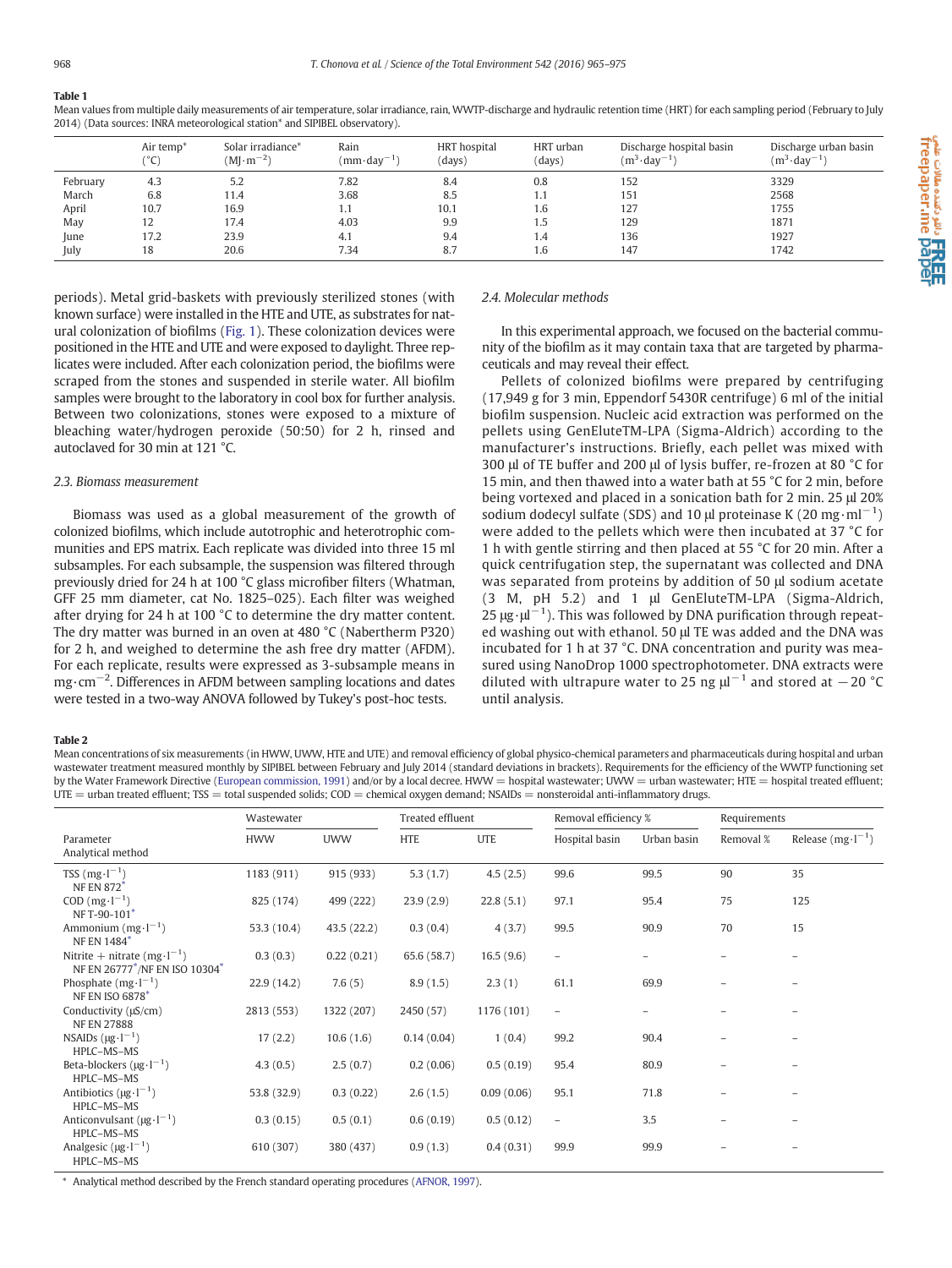PCR amplification of 16S rRNA gene fragment was performed using Takara La (Ozyme) reagents, and the primers 358F (CCT ACG GGA GGC AGC AG) ([Muyzer et al., 1993](#page-9-0)) and 907RM (CCG TCA ATT CMT TTG AGT TT;  $M = A$  or C) [\(Schauer et al., 2003\)](#page-9-0), yielding a 549-bp fragment. Amplification reactions were performed with a total volume of 25 μl containing:  $1 \times$  buffer, 0.2 mM dNTP, 0.5 μM for each primer, 0.5 mg·ml−<sup>1</sup> bovine serum albumin (BSA), 0,63 U Takara LA and 25 ng DNA template. For each set of reactions, a negative control was included. After 5 min at 94 °C, samples were subjected to 21 cycles of amplification, as follows: 1 min at 94 °C, 1 min at 65 °C\* and 3 min at 72 °C. The PCR cycle used a touch-down profile with a reduction in annealing temperature from 65 °C to 55 °C over the first 10 cycles and at 55 °C for 11 cycles thereafter. The process was completed with a final extension step of 5 min at 72 °C.

The bacterial community was analyzed by denaturing gradient gelelectrophoresis (DGGE) following the manufacturer's protocol Instruction Manual (C.B.S.-Scientific company.inc, DGGE-2001). One-mm thick polyacrylamide gel (6% [wt./vol] acrylamide in  $1 \times$  TAE buffer [40 mM Tris, 20 mM sodium acetate, 1 mM EDTA]; pH adjusted to 7.4) was prepared with a linear formamide/urea gradient ranging from 40% to 80% (100% denaturant contained 7 M urea and 40% formamide). It was overlaid with a non-denaturing stacking gel. Each well was loaded with 15 ng PCR product and 4 μl loading buffer. First, one gel including all replicates was made for each sampling date, to assess the diversity of all communities from a single colonization period. Second, replicates corresponding to the same location at the same period were pooled adding equal DNA quantity from each sample, and one single DGGE gel with all 12 pooled samples was run to assess local and seasonal changes by comparing samples from the two locations at all six colonization periods. Electrophoresis was conducted for 16 h at 120 V and 60 °C. Subsequently, the gels were stained in darkness for 40 min in  $1 \times$  TAE buffer with  $2 \times$  SYBR gold solution as specified by the manufacturer. The DGGE profiles were analyzed using GelCompar II software (Applied Math NV) and percentage of DGGE-OTUs, specific for each of the locations, were calculated using qualitative matrix obtained from pooled replicates.

#### 2.5. Statistical analyses

The quantitative matrix of the DGGE profile obtained from pooled replicates was analyzed by correspondence analysis (COA) to compare bacterial communities from different locations and colonization periods in treated effluents. Data were previously log-transformed to normalize their distribution. The richness and the Shannon diversity index of the bacterial communities were estimated using the DGGE bands from the gel with pooled samples as a proxy (fossil package, [Vavrek, 2011](#page-10-0)).

Principal component analysis (PCA) was performed to assess the main tendencies in the distribution of environmental and technical factors in the two treated effluents, where colonizations of biofilms were performed. PCA included technical data about the functioning of the 2 basins (WWTP discharge and HRT), meteorological data (air temperature, solar irradiance, rain) and concentrations of global physicochemical parameters (TSS, COD, nitrite/nitrate, ammonium, phosphate) and pharmaceuticals (antibiotics, analgesics, anticonvulsants, NSAIDs and beta-blockers) in the HTE and the UTE. Data for PCA were centered and standardized to normalize their distribution.

Furthermore, co-inertia analysis (COIA) was done to interpret the influence of environmental and technical factors on the bacterial biofilm communities. This analysis was favored over redundancy analysis (RDA) or canonical correspondence analysis (CCA) because of its feature to represent species-environment relationships including many factors despite few sampling sites ([Dolédec and Chessel, 1994\)](#page-9-0). This multivariate method identifies co-structures between biological and environmental datasets, by analyzing jointly the results of COA and PCA [\(Dolédec and Chessel, 1994\)](#page-9-0). The resulting graph represents samples with arrows. If the environmental and biological datasets have strong co-structure, short arrows are expected. The occurrence of a significant co-structure was tested by Monte Carlo permutation test (999 permutations).

All statistical analyses were done with R software (3.1.0, R development core team). Principal component analysis (PCA), correspondence analysis (COA) and Co-inertia analysis (COIA) were performed using ade4 package [\(Dray et al., 2007\)](#page-9-0).

### 3. Results

#### 3.1. Technical conditions and removal efficiency of the WWTP

Mean values for the meteorological conditions, HRT and discharge, calculated for each colonization period are presented in [Table 1.](#page-3-0) The urban and hospital basins shared the same meteorological conditions. The temperature and solar irradiance exhibited usual seasonal trends and increased in the summer months. The discharge of the two basins was higher in February and March. The discharge of the hospital basin indicates average water consumption of 312 L<sup>-1</sup> $\cdot$ bed<sup>-1</sup> $\cdot$ day<sup>-1</sup> in the hospital.

Average values for physico-chemical parameters and therapeutic classes of pharmaceuticals, measured once a month from February to July 2014 are presented in [Table 2](#page-3-0). Table S1 presents average values detailed for each measured pharmaceutical compound. The HWW generally exhibited higher concentrations of global physico-chemical parameters and pharmaceuticals and more than twice higher conductivity (2813 μS/cm) than the UWW (1322 μS/cm).

The treatment efficiency varied depending on the basin and compounds ([Table 2\)](#page-3-0). Removal efficiency of organic matter (expressed by COD and TSS) and ammonium were above 90% in both basins and slightly higher in the hospital one. The concentrations of nitrite/nitrate increased after treatment, especially in the hospital basin. This resulted in an increase of total inorganic nitrogen (TIN) (ammonia  $+$  nitrate  $+$ nitrite) from 53.6 mg·l−<sup>1</sup> in HWW to 65.9 mg·l−<sup>1</sup> in HTE after treatment. Conversely, in the urban basin, TIN decreased from 43.7 mg⋅l<sup>-1</sup> to 20.5 mg·l−<sup>1</sup> after treatment. Phosphate removal efficiency was 61% and 70% for the hospital and urban basin, respectively. This resulted in its higher concentrations in the HTE than in the UTE.

The analgesic paracetamol was detected in highest concentrations among all pharmaceuticals in both wastewaters [\(Table 2\)](#page-3-0), but also showed the highest removal efficiency (99.9%). Conversely, the anticonvulsant carbamazepine showed lowest concentrations, but was hardly removed during the treatment (3.5% in the urban basin). Carbamazepine concentrations in the HTE were partially higher than these measured in the HWW (Table S1). All other therapeutic classes showed removal efficiency over 72%.

The HWW exhibited a higher overall load of pharmaceuticals from all therapeutic classes. After paracetamol, the antibiotics showed second highest concentrations in the HWW. Despite their good removal in the hospital basin (23% higher than in the urban basin), their concentrations in the HTE still represented 59% of all measured pharmaceuticals. Betablockers and NSAIDs were also better removed in the hospital basin. This resulted in their lower concentrations in the HTE than in the UTE, despite initially higher concentrations [\(Fig. 3](#page-5-0)).

Depending on the concentrations present in the two wastewaters and the removal efficiency, we obtained HTE and UTE with very different composition of nutrients and pharmaceuticals ([Figs. 2 and 3\)](#page-5-0). The total concentration of nutrients was higher in the HTE [\(Fig. 2](#page-5-0)A), because of higher concentrations of phosphate and nitrite/nitrate ([Fig. 2C](#page-5-0), D). Pharmaceuticals follow the same trends [\(Fig. 3A](#page-5-0)), especially for antibiotics, which were about 20 times higher concentrated in the HTE [\(Fig. 3D](#page-5-0)). However, concentrations of ammonium, NSAIDs and betablockers were higher in the UTE [\(Figs. 2B](#page-5-0) and [3B](#page-5-0), C).

All available parameters concerned with the development of biofilm in the HTE and UTE (discharge, HRT, air temperature, solar irradiance, rain, TSS, COD, nitrite/nitrate, ammonium, phosphate, antibiotics,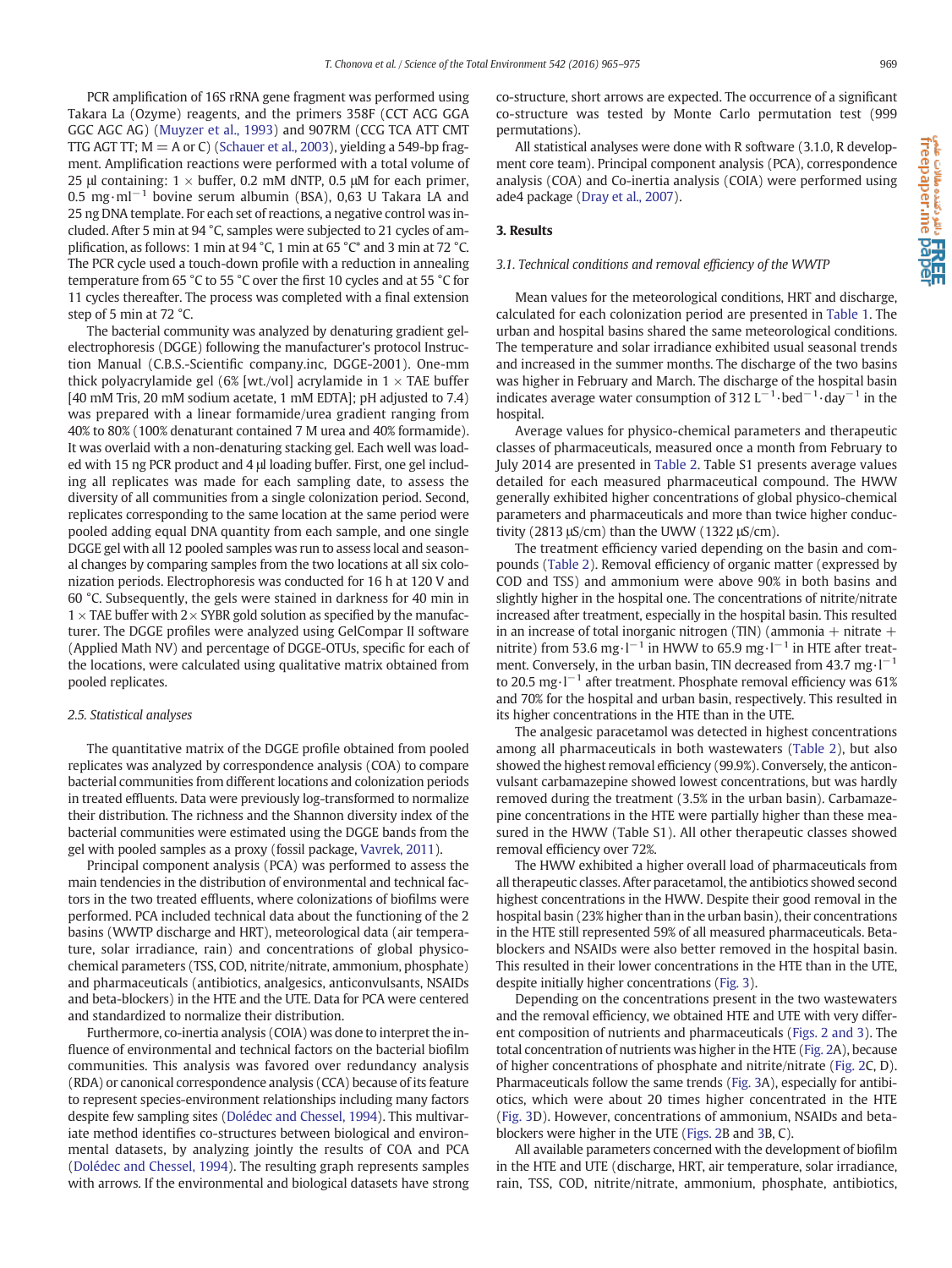<span id="page-5-0"></span>

**Fig. 2.** Boxplots representing the distribution of nutrients (in mg·l<sup>−1</sup>) in the hospital treated effluent (HTE) and urban treated effluent (UTE) between February and July 2014.

analgesics, anticonvulsants, NSAIDs and beta-blockers) were plotted in a PCA (Fig. S1). The most important parameters to axis 1 were HRT, discharge, phosphate, antibiotics, beta-blockers and NSAIDs, which differentiate the two locations (HTE and UTE). Axis 2 represented a seasonal gradient opposing colder to warmer months, mainly linked to air temperature and solar irradiance.

#### 3.2. Biofilm biomass

The biofilm biomass in the UTE was significantly more developed than in the HTE ([Fig.](#page-6-0) 4). UTE-biofilms developed highest biomass in February (0.21 mg AFDM $\cdot$ cm<sup>-2</sup>) and lowest in April (0.07 mg AFDM·cm−<sup>2</sup> ), and HTE-biofilms developed highest biomass in March  $(0.08 \text{ mg AFDM} \cdot \text{cm}^{-2})$  and lowest in June  $(0.04 \text{ AFDM} \cdot \text{cm}^{-2})$ .

A significant effect of the colonization-period ( $p$  value  $= 1.73E-07$ ) and the origin of the treated effluent (p value  $= 1.34E-08$ ) on periphyton biomass was detected by ANOVA. The Tukey post-hoc test performed for the factor colonization-period showed significant differences for all months except March and July.

Temporal fluctuations in biomass development responded slightly to the evolution of concentrations of antibiotics and analgesics in both treated effluents. The highest biomass developed in the UTE corresponded to the lowest concentrations of antibiotics and analgesics, while the lowest biomass corresponded to the second highest concentration of antibiotics. Similarly, in the HTE, the highest and the lowest biomass corresponded to the second lowest concentration of analgesics and to the highest concentrations of antibiotics and analgesics, respectively.

#### 3.3. Bacterial community composition and diversity

When analyzed individually, DGGE matrices of non-pooled samples revealed that communities from replicate samples exhibited high similarity at all colonization periods (data not shown), which provided evidence for reliable experimental design and sampling procedure. DGGE matrix of pooled samples showed that the bacterial communities differed in their richness, diversity and composition according mainly to the effluent. A total of 71 different DGGE-OTUs were detected in the 12 samples with pooled replicates. The bacterial communities exposed to the two effluents exhibited 34% of common DGGE-OTUs. 41% of the OTUs were present in the UTE only, and 25% only in the HTE. The richness and the Shannon diversity index obtained from DGGE-OTUs were higher in the UTE-communities, except for February ([Table 3](#page-6-0)).

Correspondence analysis (COA) on DGGE matrix of pooled samples, performed to highlight similarities between bacterial communities, confirmed that local similarities were stronger than seasonal ones (Fig. S2). Communities from the two locations (HTE and UTE) were placed oppositely on the first axis. Biofilm communities, developed in the UTE (UTE-communities) were more heterogeneous than the ones in the HTE (HTE-communities) and followed seasonal trends visible on the second axis.



Fig. 3. Boxplots representing the distribution of pharmaceuticals (in µg·l<sup>-1</sup>) in the hospital treated effluent (HTE) and urban treated effluent (UTE) between February and July 2014.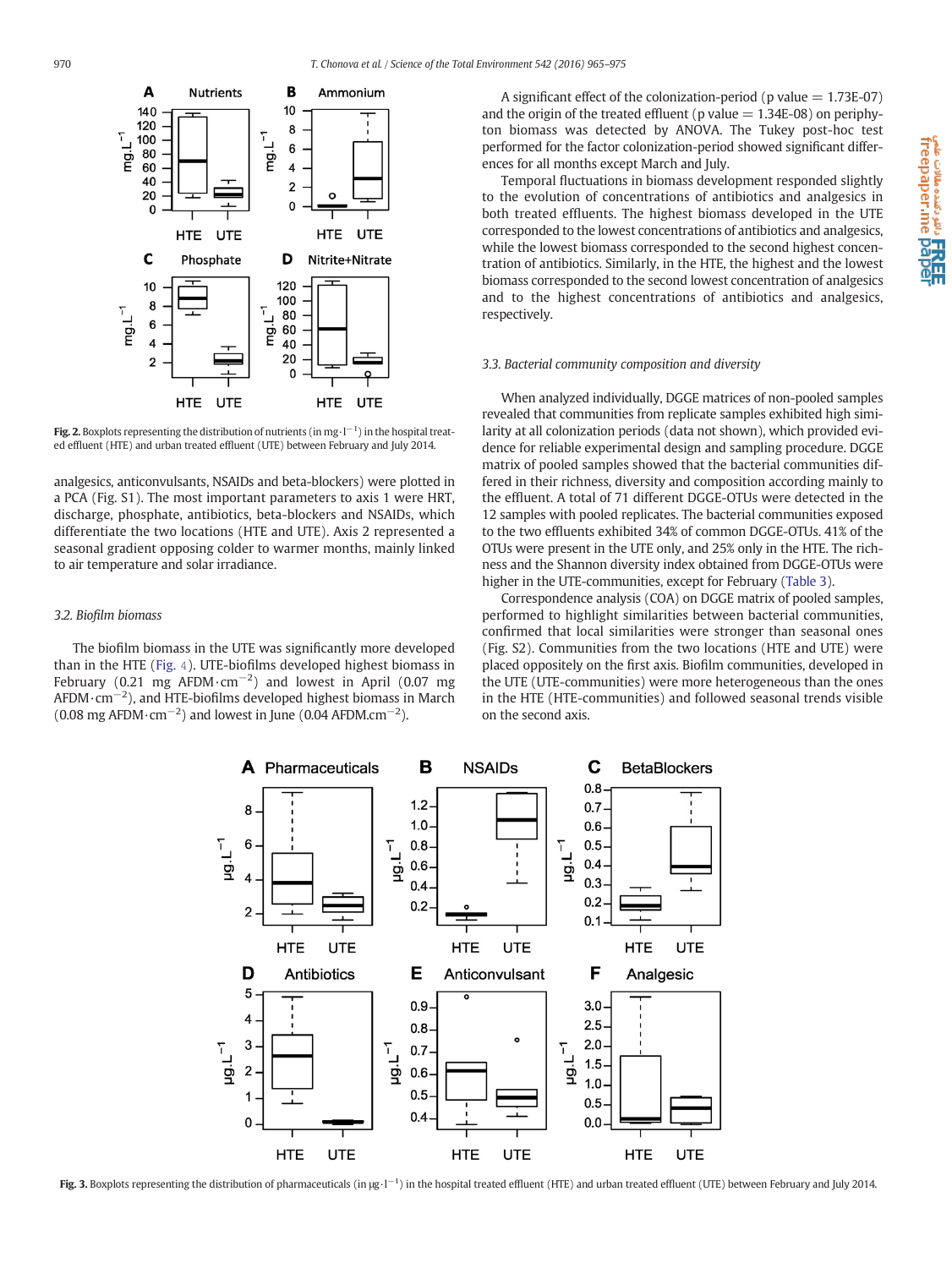<span id="page-6-0"></span>

Fig. 4. Biomass measurements (AFDM) for biofilms colonized in hospital treated effluent (HTE) and urban treated effluent (UTE) six times between February and July 2014. Vertical error-bars indicate standard deviations of three replicates.

#### 3.4. Linking environmental and biological data

Co-inertia analysis found significant co-structure between bacterial community (COA) and environmental conditions (PCA), which suggested that communities were influenced both by the origin of the treated effluent and by seasonal changes [\(Fig. 5\)](#page-7-0). The short or even missing arrows illustrated the strong concordance between the environmental and biological datasets. The significance was tested with Monte Carlo permutations ( $p = 0.001$ ).

Communities developed in the UTE and the HTE were located opposite on the first axis which evidenced stronger local dissimilarities, caused by differences in the treated effluents. UTE-communities were strongly associated with the higher basin discharge, and the higher presence of ammonium, beta-blockers and NSAIDs. HTE-communities were influenced more by the long hydraulic retention time and by the higher presence of phosphate, nitrite/nitrate and the therapeutic classes of antibiotics, analgesics and anticonvulsants. Among all investigated classes, antibiotics seemed to be the most important for the structuring of HTE-communities.

Communities from colder and warmer months were located oppositely on the second axis. This clear seasonal gradient was caused mainly by seasonal fluctuations of air temperature and solar irradiance.

## 4. Discussion

#### 4.1. Performance of the WWTP

#### 4.1.1. Hospital water management and its influence on the treatment

In the hospital CHAL strategies for economization of water consumption were applied in order to avoid wastage. Such strategies are for example: new water-pipe system nearly free of lacks, technical mechanisms (like dual-flush toilets and showers with economy-

#### Table 3

Community richness and Shannon diversity index calculated from DGGE-OTUs deduced from 16S rRNA gene DGGE patterns of pooled replicate samples of periphytic bacteria communities colonized in hospital treated effluent (HTE) and urban treated effluent (UTE) between February and July 2014.

|          | Richness<br>(number of DGGE-OTUs) |            | Shannon Diversity<br>Index |            |
|----------|-----------------------------------|------------|----------------------------|------------|
|          | <b>UTE</b>                        | <b>HTE</b> | <b>UTE</b>                 | <b>HTE</b> |
| February | 36                                | 38         | 3.3                        | 3.5        |
| March    | 38                                | 33         | 3.3                        | 3.2        |
| April    | 44                                | 37         | 3.5                        | 3.1        |
| May      | 35                                | 26         | 3.2                        | 2.7        |
| June     | 39                                | 30         | 3.2                        | 2.8        |
| July     | 43                                | 23         | 3.4                        | 2.8        |

button, etc.), and application of hand-sanitizer for hands cleaning instead of water. Furthermore, professionals were asked to avoid unnecessary water consumption. The targeted application of these strategies led to much lower water consumption than average for hospi-tal (500 l<sup>-1</sup>·bed<sup>-1</sup>·day<sup>-1</sup>) ([Laber, 1999](#page-9-0)). Thus, the discharge of HWW was lower and more concentrated, as revealed by its conductivity.

As mentioned in the Materials and methods, the substantial difference between the amount of urban and hospital discharge leads to differences in the treatment process (e.g., HRT and oxygen concentration). These differences, together with the initial different composition of the two wastewaters resulted in specific removal efficiencies in the two basins and specific composition of the two treated effluents.

However, the separate mode of treatment was in accordance with all norms and legal requirements. The WWTP Bellecombe respected the standard guidelines given by the Water Framework Directive (WFD) [\(European commission, 1991\)](#page-9-0), concerning the removal efficiency of COD and its concentration in the treated effluents. Particular conditions concerning the removal and release of ammonium and TSS set by a local decree specific to the WWTP Bellcombe ([Sipibel Report, 2014](#page-10-0)) were respected too [\(Table 2\)](#page-3-0).

#### 4.1.2. Nitrogen and phosphorus removal

Opposite patterns in the behavior of ammonium and nitrite/nitrate during the two treatments show their different functioning. The different forms of nitrogen have different stability depending on the presence of oxygen. During the wastewater treatment, ammonium is generally first transformed to nitrite/nitrate under aerobic conditions (nitrification), and then reduced to nitrogen under anaerobic conditions (denitrification) [\(Pai, 2007\)](#page-9-0). The high concentrations of ammonium in the HWW come from effective ammonification of organic nitrogen (like urea, cell material, proteins and amino acids). The nitrification of ammonium during the wastewater treatment is favored further by the higher presence of oxygen in the hospital basin. This leads to very high nitrate/ nitrite concentrations, which cannot be effectively denitrified to nitrogen, because of the less developed anaerobic conditions in the hospital basin. This results in an increase of TIN during the treatment of HWW. Conversely, the lower presence of oxygen in the urban basin provides better nitrification/denitrification conditions. Consequently efficient transformation of ammonium to nitrate/nitrite and then to nitrogen is achieved, which results in a high elimination of TIN during the treatment of UWW.

The high concentrations of phosphate in the HWW could be explained by the release of pharmaceuticals containing phosphatic compounds (like biphosphonates and aminophosphonates) and antineoplastic from the hospital. Four detergents with high contents of phosphorus have been regularly used in the hospital and could therefore also explain the input of phosphate into the HWW (detergent-disinfectant "Eco Bac Super foam", powder for renovation of stainless steel "Assure", rinsing product "Enocare" and oxygen bleaching agent "Oxyflash"). Between 5% to 20% of their composition was represented by phosphates, phosphoric acid or 2-phosphonobutane-1,2,4-tricarboxylic acid. The presence of these products in the treated effluents and their effects on the microbial communities were not investigated, but they might have an influence on the biofilms. These substances have been discharged into the hospital basin where the presence of oxygen is higher compared to the urban basin. Precise oxygenation is essential for the efficient elimination of phosphorus. In an activated sludge, phosphate accumulating microorganisms (PAO) require an anaerobic phase, during which they accumulate P in their cells (so called "luxury uptake"). The less developed anaerobic phase in the hospital basin could disadvantage the uptake of phosphorus [\(Wagner and Loy, 2002](#page-10-0)) and consequently its removal. The longer hydraulic retention time in the hospital basin is also unfavorable for the removal of phosphorus [\(Smolders et al., 1996\)](#page-10-0). This results in lower removal efficiency and higher concentrations of phosphorus in the HTE, compared to the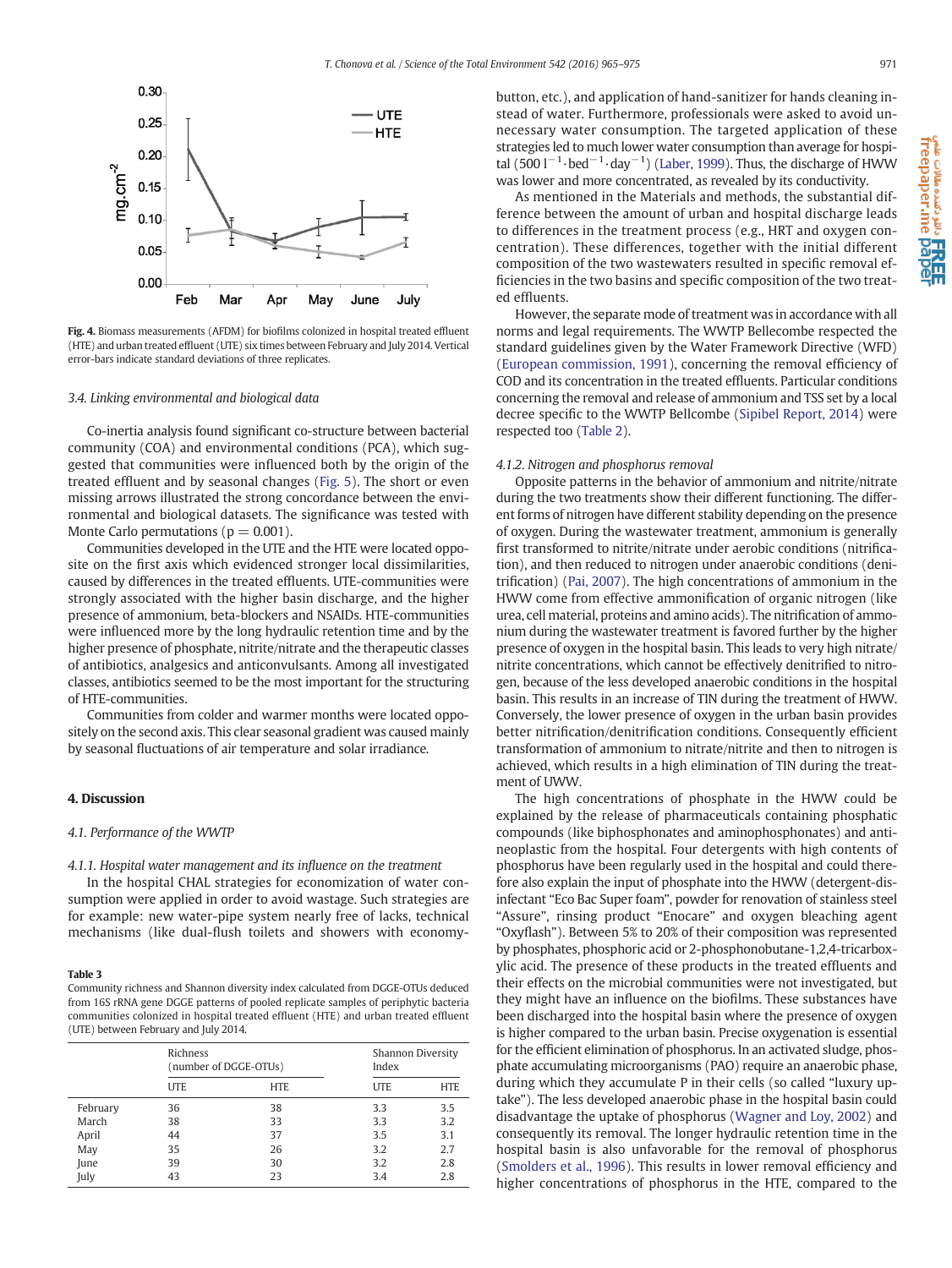<span id="page-7-0"></span>

e comper.me pape.<br>freepaper.me pape

Fig. 5. Two-dimensional plots of COIA based on quantitative DGGE matrices with pooled samples of 16S rRNA gene amplicons for periphytic bacteria communities (developed in hospital (H) and urban (U) treated effluents) and the following variables: basin discharge, hydraulic retention time (HRT), air temperature, irradiance, rain, TSS, COD, nitrite/nitrate, ammonium, phosphate and pharmaceuticals (antibiotics, analgesics, anticonvulsants, NSAIDs, beta-blockers). The first two axes explained 61% and 17% of the variability, respectively.

urban basin. Although no further strategies (like iron chloride or activated carbon) were applied, relatively high phosphorus removal in both basins was achieved due to biological processes only.

#### 4.1.3. Removal efficiency of pharmaceuticals

The regular use of pharmaceuticals in the hospital is mirrored by their higher concentrations in the HWW than in the UWW. [Kosma](#page-9-0) [et al. \(2010\)](#page-9-0) also reported highest concentrations of paracetamol among all investigated molecules as well as its high removal efficiency in both HTE and UTE.

The removal efficiency of each molecule strongly depends both on its hydrophobicity (logP) and charge (pKw) and its biodegradability. Certain molecules are known to be well removed (e.g. paracetamol), but others remain hardly eliminated after treatment (e.g. carbamazepine). We reported high removal for all studied molecules, except for carbamazepine.

The low removal efficiency of carbamazepine, also reported in other studies (e.g. Radjenović [et al., 2009\)](#page-9-0), is mainly explained by the specific characteristics of the molecule like resistance to degradation [\(Ternes et al., 2007\)](#page-10-0) and low capacity to attach to the sludge [\(Zhang et al., 2008](#page-10-0)). Increase in the concentrations of carbamazepine after treatment could be explained by regeneration of its metabolites (e.g. [Zhang et al., 2008\)](#page-10-0). During the metabolism, carbamazepine is to 70% transformed to different metabolites, which are excreted via urine ([Lertratanangkoon and Horning, 1982\)](#page-9-0). The predominant human metabolites of carbamazepine (10,11-dihydroxy-CBZ and N-glucuronide) cannot be detected during the specific measurement of carbamazepine. However, during wastewater treatment they can regenerate into the parent compound and finally be detected in the treated effluents ([Zhang et al., 2008](#page-10-0)).

Metabolites and conjugates of molecules are common problem when treating wastewaters and evaluating the efficiency of the treatment. Beside carbamazepine, diclofenac and sulfamethoxazole are also likely to form metabolites. In the presence of nitrate (in the case of wastewater treatment for example), they can temporarily form nitrodiclofenac and 4-nitro-sulfamethoxazole, which leads to decrease in their measured concentrations ([Barbieri et al., 2012\)](#page-9-0). We did not measure these nitro derivates, but we estimated higher removal of diclofenac and sulfamethoxazole in the hospital basin (Table S1), where higher concentrations of nitrite/nitrate were present. This might have favored the transformation of the parent molecules into their derivates, and therefore caused the decrease of diclofenac and sulfamethoxazole in the HTE. In the recipient aquatic environment where

lower concentrations of nitrite/nitrate are present, the derivates could be easily retransformed into the parent compounds ([Barbieri et al.,](#page-9-0) [2012](#page-9-0)). Hence, the investigation of nitro-diclofenac and 4-nitrosulfamethoxazole is of high importance in order to avoid overestimation of removal efficiency during treatment and report the realistic release of diclofenac and sulfamethoxazole in the environment.

Beta-blockers are known as substances with no or very low removal during the treatment ([Luo et al., 2014; Santos et al., 2013\)](#page-9-0). However, we demonstrated high removal, especially in the hospital basin. As betablockers are not known for forming conjugates [\(Gabet-Giraud et al.,](#page-9-0) [2014](#page-9-0)), we suppose that their high removal is not concerned by this problem.

The removal depends not only on the molecule, but also on the treatment conditions. The high removal of ibuprofen (NSAIDs) in the hospital basin for example might be benefited by the longer hydraulic retention time ([Kosma et al., 2010](#page-9-0)). Differences in physico-chemical processes such as coagulation-flocculation and flotation in the two basins might influence differently the removal of specific pharmaceuticals compounds as well ([Carballa et al., 2003\)](#page-9-0).

Several pharmaceutical compounds are used for prescription for hospital use only; therefore they should be detected in HWW only. Among the studied molecules, this is the case of the antibiotic vancomycin only. Vancomycin was detected in the HWW only, but it represented only 0.8% of the total concentrations of measured antibiotics. Hence, the higher concentrations of antibiotics in the HWW are not caused and hardly influenced by the presence of this tracer of hospital contamination.

The different composition of the two treated effluents resulted from the specific concentrations of the HWW and UWW and different removal efficiency during the treatment. We hypothesized that the specificity of these treated effluents will cause specific responses by the biofilms, leading to different bacterial community composition.

#### 4.2. Adaptation of biofilm communities to HTE and UTE

The colonized biofilms developed different adaptations to HTE and UTE, expressed by different biomass development, as well as changes in bacterial diversity and community composition.

#### 4.2.1. Biomass development

The biomass development we observed was generally low, but still in the range reported in other field studies (e.g., [Corcoll et al., 2015](#page-9-0)). This low level is probably linked to a poorly developed autotrophic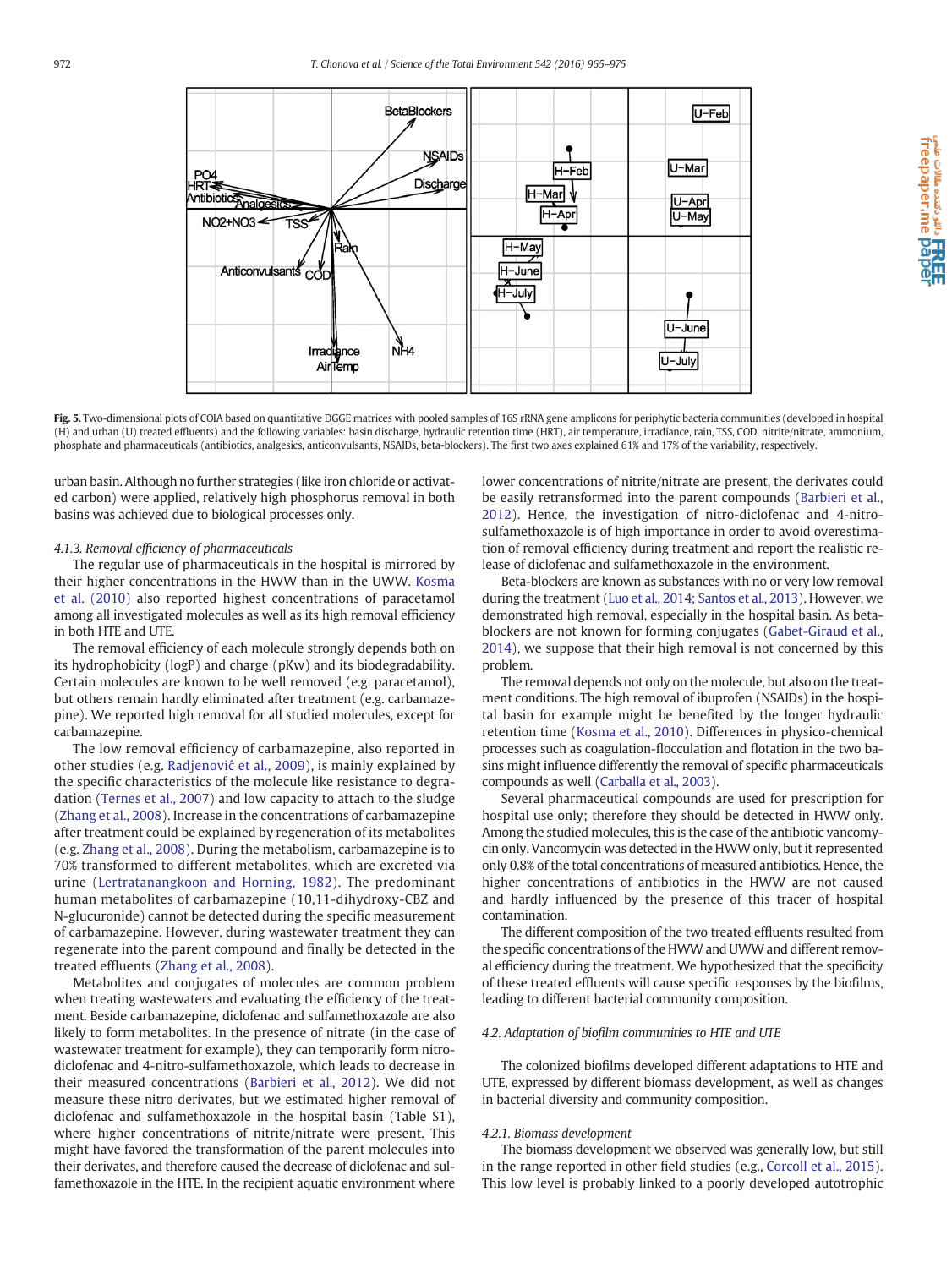compartment as these biofilms grow in an artificial ecosystem (HTE and UTE) with no or low autotrophic cell colonization from the natural environment.

Surprisingly, phosphorus and nitrite/nitrate, higher concentrated in the HTE, did not stimulate the biofilm growth. However, with the higher discharge of the UTE more nutrients passed by the colonized biofilms, which could be an advantage for their development. Furthermore, the higher urban discharge causes faster water flow, which is known to facilitate the nutrients uptake by the microbial communities in biofilms [\(Battin et al., 2003; Biggs and Hickey, 1994](#page-9-0)). Despite the effect of nutrients on the biofilm in the treated effluent, the main controlling factors for the biomass development appear to be antibiotics and analgesics. They provoke a response of biofilm development not only according to the location (less developed biomass in the HTE), but also through the successive colonization periods. This influence is explained by the feature of paracetamol to cause negative effect on photosynthesis [\(Proia et al., 2013b\)](#page-9-0) and antibiotics to increase the mortality rate in bacteria and decrease their enzymatic activity (e.g., [Proia et al., 2013a\)](#page-9-0).

# 4.2.2. Community composition: seasonal changes and immigration of bacteria

Seasonal changes in microbial biofilm communities caused by fluctuations in temperature and solar irradiance have already been described by [Lange et al. \(2011\)](#page-9-0) and [Larras et al. \(2013\),](#page-9-0) respectively. However, the HTE-community showed weaker response to seasonal changes. This was probably linked to the higher concentrations of nutrients and pharmaceuticals which took the accent as principal shaping factors.

Differences between bacterial communities in HTE and UTE were higher than seasonal changes. They might be influenced by immigration of bacteria (from the two wastewaters as well as from the activated sludge), and by the direct exposure of biofilms to two treated effluents with specific concentrations of nutrients and pharmaceuticals. According to their origin, HWW and UWW might contain different bacteria species with specific resistance to the present pharmaceuticals and to the treatment processes. Furthermore, the activated sludge in the two basins might also consist of different bacterial communities, as a result of the specific wastewaters and technical conditions in the two basins [\(Wagner and Loy, 2002\)](#page-10-0). Part of the bacteria, specific for the HWW and UWW, and for the hospital and urban sludge might be released with the treated effluents and embed in the biofilms, leading to different bacterial communities in the HTE-biofilm and the UTE-biofilm. However, these biofilms are directly exposed to the specific composition of nutrients and pharmaceuticals in the two treated effluents and further shaped by them. The resulting different communities have developed specific adaptations to the pollutants load of each effluent. These adaptations may impact their environmental functional abilities. Though, if released to natural aquatic ecosystem they may be vector of the potential effect of the two treated effluents on the environment. However, in this study we focus on the adaptation of the biofilms to the environmental conditions in the treated effluents.

# 4.2.3. Effect of pharmaceuticals on biofilm diversity and community composition

Antibiotics are designed to target directly bacteria, which makes them very important for the shaping of bacterial communities, especially in the hospital basin ([Proia et al., 2013a\)](#page-9-0). The feature of antibiotics to eliminate bacteria makes them controlling factor for their species richness and diversity and might explain their lower presence in the HTEcommunities ([Table 3\)](#page-6-0). Species found in the UTE only, are probably less resistant to antibiotics and have been eliminated in the HTE [\(Proia et al., 2013a\)](#page-9-0). Contrary, species specific to the HTE could be naturally occurring bacteria which built up stronger resistance to antibiotics during their stay in the hospital ([Rodriguez-Mozaz et al.,](#page-9-0) [2015](#page-9-0)) or in the hospital basin. Thereby they withstood the wastewater treatment and were released in the treated effluent. These HTE- specific species might also be pathogenic bacteria, which were released by the hospital ([Wingender and Flemming, 2011\)](#page-10-0).

Most of the investigated therapeutic classes of pharmaceuticals are not designed to target directly bacteria and might only show indirect effect on biofilm communities. This might explain for example the low influence of paracetamol on the bacterial community composition. However, pharmaceuticals might also affect autotrophic communities that also developed in biofilms, which may cause indirect effects on the bacterial community composition [\(Bonnineau et al., 2010](#page-9-0)). The concentrations of paracetamol found in the HTE and UTE are sufficient to discriminate green algae and favor cyanobacteria [\(Proia et al., 2013b](#page-9-0)). Beta-blockers have toxic effect on bacteria, but also inhibitory effect on algal photosynthesis ([Bonnineau et al., 2010\)](#page-9-0). [Corcoll et al. \(2014\)](#page-9-0) reported that NSAIDs at the concentrations measured in the UTE, might also influence the community composition.

In our study, a panel of 10 pharmaceutical compounds representing five therapeutic classes was investigated in the HTE and UTE. However, a large diversity of other pollutants can be found in treated effluents and streams (e.g. [Orias and Perrodin, 2013; Proia et al., 2013a;](#page-9-0) [Rodriguez-Mozaz et al., 2015](#page-9-0)). Hence, the presence of other pharmaceutical compounds (and their metabolites and conjugates) as well as compounds like detergents, pesticides and heavy metals, which were not analyzed in this study, might also have played a role in the differential shaping of biofilm communities (e.g., [Corcoll et al., 2012; Larras et al.,](#page-9-0) [2014; Tlili et al., 2011\)](#page-9-0).

### 5. Conclusion

HWW treated with activated sludge in urban WWTP removed more efficiently pharmaceuticals, than equally treated UWW. Despite the better removal during treatment, antibiotics and analgesics were still higher concentrated in the HTE, because of their initial concentrations. Removal of phosphate and nitrite/nitrate in the hospital basin was less efficient than in the urban one, which resulted in their high concentrations in the effluent. Hence, we recommend that the operational condition of theWWTP should be carefully considered with the low discharge of the hospital to avoid oxidation problems during the treatment. Such problems could lead to excessive excretion of nitrite/nitrate and phosphate in the environment, which may favor eutrophication. Considering the low flow of the HWW, operators could either adjust the hydraulic retention time and oxygenation time in the hospital basin according to the ratio between the hospital discharge and volume of the basin, or supplement this hospital basin by mixing some UWW to ensure sufficient flow.

Potential effects of the UTE and HTE on the environment were compared using colonizations of experimental biofilms. Results indicated that the two treated effluents caused different environmental adaptations of bacterial communities due to different occurrence of pharmaceuticals and nutrients in the effluents. Biofilms exposed to HTE exhibited less developed biomass and lower diversity. These results highlight the potential hazard of HTE on the environment and the importance of adapting wastewater treatment to specific hospital pollutants.

Further studies and experimental investigations, including the monitoring of a wider range of pharmaceuticals and other compounds are required. Metabolites and conjugates of molecules known to form byproducts (such as carbamazepine, diclofenac and sulfamethoxazole) should be investigated as well to better evaluate the quality of the wastewater treatment and avoid overestimation of the actual elimination ([Barbieri et al., 2012](#page-9-0)). Furthermore, monitoring of pharmaceuticals in the sewage sludge would enable the evaluation not only of their removal, but also of their degradation ([Carballa et al., 2007\)](#page-9-0).

Higher sampling frequency or use of biofilms as biological captures or of passive samplers is recommended to better characterize the presence of pharmaceuticals and comprehend their effects on the microbial communities.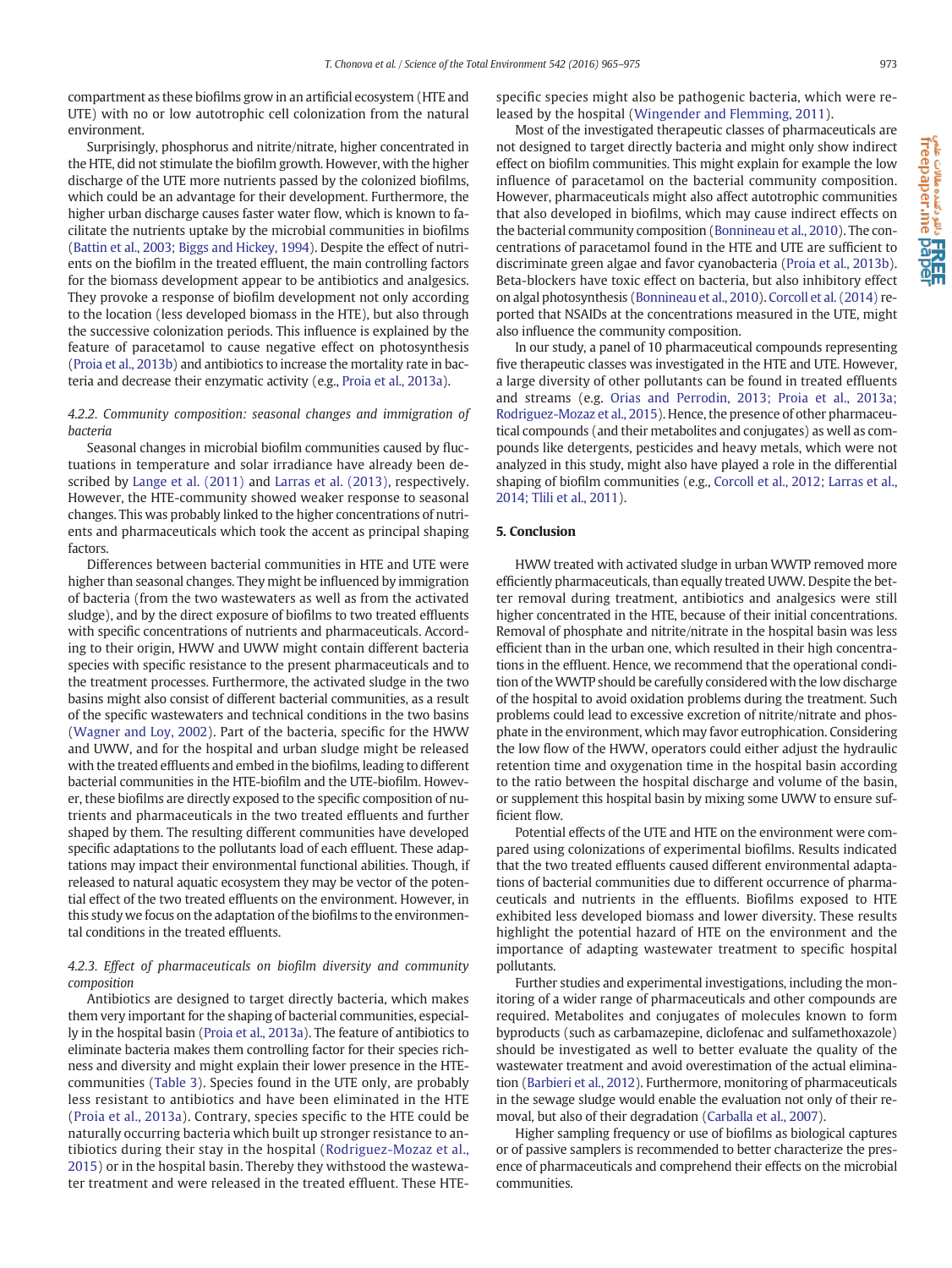<span id="page-9-0"></span>The investigation of the microbial community based on fingerprint methods was powerful to compare communities exposed to effluents from the separate wastewater treatments. However, only preliminary insights could be obtained regarding the adaptations of biofilms to different concentrations of pharmaceuticals. Better characterization of community changes could be obtained using next-generation sequencing in order to identify patterns of bacteria species, and associate them to functional patterns. This would help to trace the origin of species and to describe the adaptation of the communities to the presence of pharmaceuticals and unveil functional impacts that may affect further environmental processes.

Even after better removal of pharmaceuticals in hospital wastewaters owing to the separate treatment, their high concentrations in the treated effluent influenced the shaping of the biofilm communities. The hospital treated effluent is discharged in the recipient river together with the urban one and further diluted with the river water. Hence, it might have only a limited effect on the environment. However, water from the recipient River Arve is used for drinking water production for Geneva (Switzerland) via bank filtration. This sensitive situation requires further environmental investigations in the river, to comprehend how the experimentally observed adaptations of biofilms due to the presence of separated treatments and pharmaceutical loads may be transferred and threat the health of the aquatic ecosystem.

Supplementary data to this article can be found online at [http://dx.](http://dx.doi.org/10.1016/j.scitotenv.2015.10.161) [doi.org/10.1016/j.scitotenv.2015.10.161.](http://dx.doi.org/10.1016/j.scitotenv.2015.10.161)

#### Acknowledgments

This study was done as part of the SIPIBEL field observatory on hospital's effluents and urban WWTPs and was funded by ANSES (French National Agency for Food, Environmental and Occupational Health & Safety), in the framework of the program "PERSIST-ENV" (Effluents hospitaliers et persistance environnementale des médicaments et de bactéries pathogènes). This work was done in collaboration with V. Lecomte (GRAIE). Molecular analyses were carried out at the molecular biology platform of INRA CARRTEL under the supervision of C. Chardon. We thank R. Sommaruga and anonymous reviewers for their constructive comments on the manuscript.

#### References

- AFNOR, 1997. [2nd edition. French Standard Operating Procedures, Water Quality-Analyt](http://refhub.elsevier.com/S0048-9697(15)30977-3/rf0005)[ical Methods vol. 3](http://refhub.elsevier.com/S0048-9697(15)30977-3/rf0005).
- Altmann, J., Ruhl, A.S., Zietzschmann, F., Jekel, M., 2014. [Direct comparison of ozonation](http://refhub.elsevier.com/S0048-9697(15)30977-3/rf0010) [and adsorption onto powdered activated carbon for micropollutant removal in ad](http://refhub.elsevier.com/S0048-9697(15)30977-3/rf0010)[vanced wastewater treatment. Water Res. 55, 185](http://refhub.elsevier.com/S0048-9697(15)30977-3/rf0010)–193.
- Barbieri, M., Carrera, J., Ayora, C., Sanchez-Vila, X., Licha, T., Nödler, K., Osorio, V., Pérez, S., Köck-Schulmeyer, M., López de Alda, M., Barceló, D., 2012. [Formation of diclofenac](http://refhub.elsevier.com/S0048-9697(15)30977-3/rf0015) [and sulfamethoxazole reversible transformation products in aquifer material under](http://refhub.elsevier.com/S0048-9697(15)30977-3/rf0015) [denitrifying conditions: batch experiments. Sci. Total Environ. 426, 256](http://refhub.elsevier.com/S0048-9697(15)30977-3/rf0015)–263.
- Battin, T.J., Kaplan, L.A., Newbold, J.D., Cheng, X., Hansen, C., 2003. [Effects of current veloc](http://refhub.elsevier.com/S0048-9697(15)30977-3/rf0020)[ity on the nascent architecture of stream microbial bio](http://refhub.elsevier.com/S0048-9697(15)30977-3/rf0020)films. Appl. Environ. Microbiol. [69, 5443](http://refhub.elsevier.com/S0048-9697(15)30977-3/rf0020)–5452.
- Biggs, B.J.F., 1990. [Periphyton communities and their environments in New Zealand riv](http://refhub.elsevier.com/S0048-9697(15)30977-3/rf0025)[ers. N. Z. J. Mar. Freshw. Res. 24, 367](http://refhub.elsevier.com/S0048-9697(15)30977-3/rf0025)–386.
- Biggs, B.J.F., 1996. [Hydraulic habitat of plants in streams. Regul. Rivers Res. Manag. 12,](http://refhub.elsevier.com/S0048-9697(15)30977-3/rf0030) 131–[144.](http://refhub.elsevier.com/S0048-9697(15)30977-3/rf0030)
- Biggs, B.J.F., Hickey, C.W., 1994. [Periphyton responses to a hydraulic gradient in a regulat](http://refhub.elsevier.com/S0048-9697(15)30977-3/rf0035)[ed river in New Zealand. Freshw. Biol. 32, 49](http://refhub.elsevier.com/S0048-9697(15)30977-3/rf0035)–59.
- Boillot, C., Bazin, C., Tissot-Guerraz, F., Droguet, J., Perraud, M., Cetre, J.C., Trepo, D., Perrodin, Y., 2008. [Daily physicochemical, microbiological and ecotoxicological](http://refhub.elsevier.com/S0048-9697(15)30977-3/rf0040) fluctuations of a hospital effl[uent according to technical and care activities. Sci. Total En](http://refhub.elsevier.com/S0048-9697(15)30977-3/rf0040)[viron. 403, 113](http://refhub.elsevier.com/S0048-9697(15)30977-3/rf0040)–129.
- Bonnineau, C., Guasch, H., Proia, L., Ricart, M., Geiszinger, A., Romaní, A.M., Sabater, S., 2010. Fluvial biofilms: a pertinent tool to assess β[-blockers toxicity. Aquat. Toxicol.](http://refhub.elsevier.com/S0048-9697(15)30977-3/rf0045) [96, 225](http://refhub.elsevier.com/S0048-9697(15)30977-3/rf0045)–233.
- Bound, J.P., Voulvoulis, N., 2004. [Pharmaceuticals in the aquatic environment](http://refhub.elsevier.com/S0048-9697(15)30977-3/rf0050) a compar[ison of risk assessment strategies. Chemosphere 56, 1143](http://refhub.elsevier.com/S0048-9697(15)30977-3/rf0050)–1155.
- Carballa, M., Omil, F., Lema, J.M., 2003. [Removal of pharmaceuticals and personal care](http://refhub.elsevier.com/S0048-9697(15)30977-3/rf0055) [products \(PPCPS\) from municipal wastewaters by physico-chemical processes. Elec](http://refhub.elsevier.com/S0048-9697(15)30977-3/rf0055)[tron. J. Environ. Agric. Food Chem. 2, 309](http://refhub.elsevier.com/S0048-9697(15)30977-3/rf0055)–313.
- Carballa, M., Omil, F., Ternes, T., Lema, J.M., 2007. [Fate of pharmaceutical and personal care](http://refhub.elsevier.com/S0048-9697(15)30977-3/rf0060) [products \(PPCPs\) during anaerobic digestion of sewage sludge. Water Res. 41,](http://refhub.elsevier.com/S0048-9697(15)30977-3/rf0060) 2139–[2150.](http://refhub.elsevier.com/S0048-9697(15)30977-3/rf0060)
- Corcoll, N., Bonet, B., Morin, S., Tlili, A., Leira, M., Guasch, H., 2012. [The effect of metals on](http://refhub.elsevier.com/S0048-9697(15)30977-3/rf0065) [photosynthesis processes and diatom metrics of bio](http://refhub.elsevier.com/S0048-9697(15)30977-3/rf0065)film from a metal-contaminated [river: a translocation experiment. Ecol. Indic. 18, 620](http://refhub.elsevier.com/S0048-9697(15)30977-3/rf0065)–631.
- Corcoll, N., Acuña, V., Barceló, D., Casellas, M., Guasch, H., Huerta, B., Petrovic, M., Ponsatí, L., Rodríguez-Mozaz, S., Sabater, S., 2014. [Pollution-induced community tolerance to](http://refhub.elsevier.com/S0048-9697(15)30977-3/rf0070) non-steroidal anti-infl[ammatory drugs \(NSAIDs\) in](http://refhub.elsevier.com/S0048-9697(15)30977-3/rf0070) fluvial biofilm communities affected by WWTP effl[uents. Chemosphere 112, 185](http://refhub.elsevier.com/S0048-9697(15)30977-3/rf0070)–193.
- Corcoll, N., Casellas, M., Huerta, B., Guasch, H., Acuña, V., Rodri'guez-Mozaz, S., Serra-Compte, A., Barceló, D., Sabater, S., 2015. Effects of fl[ow intermittency and pharma](http://refhub.elsevier.com/S0048-9697(15)30977-3/rf0075)[ceutical exposure on the structure and metabolism of stream bio](http://refhub.elsevier.com/S0048-9697(15)30977-3/rf0075)films. Sci. Total En[viron. 503-504, 159](http://refhub.elsevier.com/S0048-9697(15)30977-3/rf0075)–170.
- Dolédec, S., Chessel, D., 1994. [Co-inertia analysis: an alternative method for studying spe](http://refhub.elsevier.com/S0048-9697(15)30977-3/rf0080)cies–[environment relationships. Freshw. Biol. 31, 277](http://refhub.elsevier.com/S0048-9697(15)30977-3/rf0080)–294.
- Dray, S., Dufour, A.-B., Chessel, D., 2007. The ade4 package [II: two-table and K-table](http://refhub.elsevier.com/S0048-9697(15)30977-3/rf0085) [methods. R News 7, 47](http://refhub.elsevier.com/S0048-9697(15)30977-3/rf0085)–52.
- Escher, B.I., Baumgartner, R., Koller, M., Treyer, K., Lienert, J., McArdell, C.S., 2011. [Environ](http://refhub.elsevier.com/S0048-9697(15)30977-3/rf0090)[mental toxicology and risk assessment of pharmaceuticals from hospital wastewater.](http://refhub.elsevier.com/S0048-9697(15)30977-3/rf0090) [Water Res. 45, 75](http://refhub.elsevier.com/S0048-9697(15)30977-3/rf0090)–92.
- European Commission, 1991. [Directive 91/271/EEC of the council of the European com](http://refhub.elsevier.com/S0048-9697(15)30977-3/rf0095)[munities of 21st May 1991 concerning urban waste water treatment to protect the](http://refhub.elsevier.com/S0048-9697(15)30977-3/rf0095) [water environment from the adverse effects of discharges of urban waste water](http://refhub.elsevier.com/S0048-9697(15)30977-3/rf0095) [and from certain industrial discharges. Off. J. Eur. Communities 135, 40](http://refhub.elsevier.com/S0048-9697(15)30977-3/rf0095)–52.
- Gabet-Giraud, V., Miège, C., Jacquet, R., Coquery, M., 2014. [Impact of wastewater treat](http://refhub.elsevier.com/S0048-9697(15)30977-3/rf0100)[ment plants on receiving surface waters and a tentative risk evaluation: the case of](http://refhub.elsevier.com/S0048-9697(15)30977-3/rf0100) [estrogens and beta blockers. Environ. Sci. Pollut. Res. Int. 21, 1708](http://refhub.elsevier.com/S0048-9697(15)30977-3/rf0100)–1722.
- Joss, A., Keller, E., Alder, A.C., Göbel, A., McArdell, C.S., Ternes, T., Siegrist, H., 2005. [Removal](http://refhub.elsevier.com/S0048-9697(15)30977-3/rf0105) [of pharmaceuticals and fragrances in biological wastewater treatment. Water Res. 39,](http://refhub.elsevier.com/S0048-9697(15)30977-3/rf0105) 3139–[3152.](http://refhub.elsevier.com/S0048-9697(15)30977-3/rf0105)
- Kosma, C.I., Lambropoulou, D.A., Albanis, T.A., 2010. [Occurrence and removal of PPCPs in](http://refhub.elsevier.com/S0048-9697(15)30977-3/rf0110) [municipal and hospital wastewaters in Greece. J. Hazard. Mater. 179, 804](http://refhub.elsevier.com/S0048-9697(15)30977-3/rf0110)–817.
- Kovalova, L., Siegrist, H., Von Gunten, U., Eugster, J., Hagenbuch, M., Wittmer, A., Moser, R., McArdell, C.S., 2013. [Elimination of micropollutants during post-treatment of hospital](http://refhub.elsevier.com/S0048-9697(15)30977-3/rf0115) [wastewater with powdered activated carbon, ozone, and UV. Environ. Sci. Technol.](http://refhub.elsevier.com/S0048-9697(15)30977-3/rf0115) [47, 7899](http://refhub.elsevier.com/S0048-9697(15)30977-3/rf0115)–7908.
- Laber, J., 1999. [Two-stage constructed wetland for treating hospital wastewater in Nepal.](http://refhub.elsevier.com/S0048-9697(15)30977-3/rf0120) [Water Sci. Technol. 40, 317](http://refhub.elsevier.com/S0048-9697(15)30977-3/rf0120)–324.
- Lange, K., Liess, A., Piggott, J.J., Townsend, C.R., Matthaei, C.D., 2011. [Light, nutrients and](http://refhub.elsevier.com/S0048-9697(15)30977-3/rf0125) [grazing interact to determine stream diatom community composition and functional](http://refhub.elsevier.com/S0048-9697(15)30977-3/rf0125) [group structure. Freshw. Biol. 56, 264](http://refhub.elsevier.com/S0048-9697(15)30977-3/rf0125)–278.
- Larras, F., Lambert, A.-S., Pesce, S., Rimet, F., Bouchez, A., Montuelle, B., 2013. [The effect of](http://refhub.elsevier.com/S0048-9697(15)30977-3/rf0130) [temperature and a herbicide mixture on freshwater periphytic algae. Ecotoxicol.](http://refhub.elsevier.com/S0048-9697(15)30977-3/rf0130) [Environ. Saf. 98, 162](http://refhub.elsevier.com/S0048-9697(15)30977-3/rf0130)–170.
- Larras, F., Montuelle, B., Rimet, F., Chèvre, N., Bouchez, A., 2014. [Seasonal shift in the](http://refhub.elsevier.com/S0048-9697(15)30977-3/rf0135) [sensitivity of a natural benthic microalgal community to a herbicide mixture: impact](http://refhub.elsevier.com/S0048-9697(15)30977-3/rf0135) [on the protective level of thresholds derived from species sensitivity distributions.](http://refhub.elsevier.com/S0048-9697(15)30977-3/rf0135) [Ecotoxicology 23, 1109](http://refhub.elsevier.com/S0048-9697(15)30977-3/rf0135)–1123.
- Lertratanangkoon, K., Horning, M.G., 1982. [Metabolism of carbamazepine. Drug Metab.](http://refhub.elsevier.com/S0048-9697(15)30977-3/rf0140) [Dispos. 10, 1](http://refhub.elsevier.com/S0048-9697(15)30977-3/rf0140)–10.
- Luo, Y., Guo, W., Ngo, H.H., Nghiem, L.D., Hai, F.I., Zhang, J., Liang, S., Wang, X.C., 2014. [A review on the occurrence of micropollutants in the aquatic environment and](http://refhub.elsevier.com/S0048-9697(15)30977-3/rf0145) [their fate and removal during wastewater treatment. Sci. Total Environ. 473-](http://refhub.elsevier.com/S0048-9697(15)30977-3/rf0145) [474, 619](http://refhub.elsevier.com/S0048-9697(15)30977-3/rf0145)–641.
- Muyzer, G., Uitterlinden, A.G., de Waal, E.C., 1993. Profi[ling of complex microbial](http://refhub.elsevier.com/S0048-9697(15)30977-3/rf0150) [populations by denaturing gradient gel electrophoresis analysis of polymerase](http://refhub.elsevier.com/S0048-9697(15)30977-3/rf0150) chain reaction-amplifi[ed genes coding for 16S rRNA.](http://refhub.elsevier.com/S0048-9697(15)30977-3/rf0150) Appl. Environ. Microbiol. [59, 695](http://refhub.elsevier.com/S0048-9697(15)30977-3/rf0150)–700.
- Orias, F., Perrodin, Y., 2013. [Characterisation of the ecotoxicity of hospital ef](http://refhub.elsevier.com/S0048-9697(15)30977-3/rf0155)fluents: a re[view. Sci. Total Environ. 454-455, 250](http://refhub.elsevier.com/S0048-9697(15)30977-3/rf0155)–276.
- Pai, T.Y., 2007. [Modeling nitrite and nitrate variations in A2O process under different re](http://refhub.elsevier.com/S0048-9697(15)30977-3/rf0160)[turn oxic mixed liquid using an extended model. Process Biochem. 42, 978](http://refhub.elsevier.com/S0048-9697(15)30977-3/rf0160)–987.
- Perrodin, Y., Christine, B., Sylvie, B., Alain, D., Jean-Luc, B.-K., Cécile, C.-O., Audrey, R., Elodie, B., 2013. [A priori assessment of ecotoxicological risks linked to building a hos](http://refhub.elsevier.com/S0048-9697(15)30977-3/rf0165)[pital. Chemosphere 90, 1037](http://refhub.elsevier.com/S0048-9697(15)30977-3/rf0165)–1046.
- Proia, L., Lupini, G., Osorio, V., Pérez, S., Barceló, D., Schwartz, T., Amalfitano, S., Fazi, S., Romaní, A.M., Sabater, S., 2013a. Response of biofi[lm bacterial communities to antibi](http://refhub.elsevier.com/S0048-9697(15)30977-3/rf0170)[otic pollutants in a Mediterranean river. Chemosphere 92, 1126](http://refhub.elsevier.com/S0048-9697(15)30977-3/rf0170)–1135.
- Proia, L., Osorio, V., Soley, S., Köck-Schulmeyer, M., Pérez, S., Barceló, D., Romaní, A.M., Sabater, S., 2013b. [Effects of pesticides and pharmaceuticals on bio](http://refhub.elsevier.com/S0048-9697(15)30977-3/rf0175)films in a highly [impacted river. Environ. Pollut. 178, 220](http://refhub.elsevier.com/S0048-9697(15)30977-3/rf0175)–228.
- Radjenović, J., Petrović, M., Barceló, D., 2009. [Fate and distribution of pharmaceuticals in](http://refhub.elsevier.com/S0048-9697(15)30977-3/rf0180) [wastewater and sewage sludge of the conventional activated sludge \(CAS\) and](http://refhub.elsevier.com/S0048-9697(15)30977-3/rf0180) [advanced membrane bioreactor \(MBR\) treatment. Water Res. 43, 831](http://refhub.elsevier.com/S0048-9697(15)30977-3/rf0180)–841.
- Rodriguez-Mozaz, S., Chamorro, S., Marti, E., Huerta, B., Gros, M., Sànchez-Melsió, A., Borrego, C.M., Barceló, D., Balcázar, J.L., 2015. [Occurrence of antibiotics and antibiotic](http://refhub.elsevier.com/S0048-9697(15)30977-3/rf0185) [resistance genes in hospital and urban wastewaters and their impact on the receiving](http://refhub.elsevier.com/S0048-9697(15)30977-3/rf0185) [river. Water Res. 69, 234](http://refhub.elsevier.com/S0048-9697(15)30977-3/rf0185)–242.
- Santos, L.H.M.L.M., Gros, M., Rodriguez-Mozaz, S., Delerue-Matos, C., Pena, A., Barceló, D., Montenegro, M.C.B.S.M., 2013. [Contribution of hospital ef](http://refhub.elsevier.com/S0048-9697(15)30977-3/rf0190)fluents to the load of [pharmaceuticals in urban wastewaters: identi](http://refhub.elsevier.com/S0048-9697(15)30977-3/rf0190)fication of ecologically relevant phar[maceuticals. Sci. Total Environ. 461-462, 302](http://refhub.elsevier.com/S0048-9697(15)30977-3/rf0190)–316.
- Schauer, M., Balagué, V., Pedrós-alió, C., Massana, R., 2003. [Seasonal changes in the taxo](http://refhub.elsevier.com/S0048-9697(15)30977-3/rf0195)[nomic composition of bacterioplankton in a coastal oligotrophic system. Aquat.](http://refhub.elsevier.com/S0048-9697(15)30977-3/rf0195) [Microb. Ecol. 31, 163](http://refhub.elsevier.com/S0048-9697(15)30977-3/rf0195)–174.